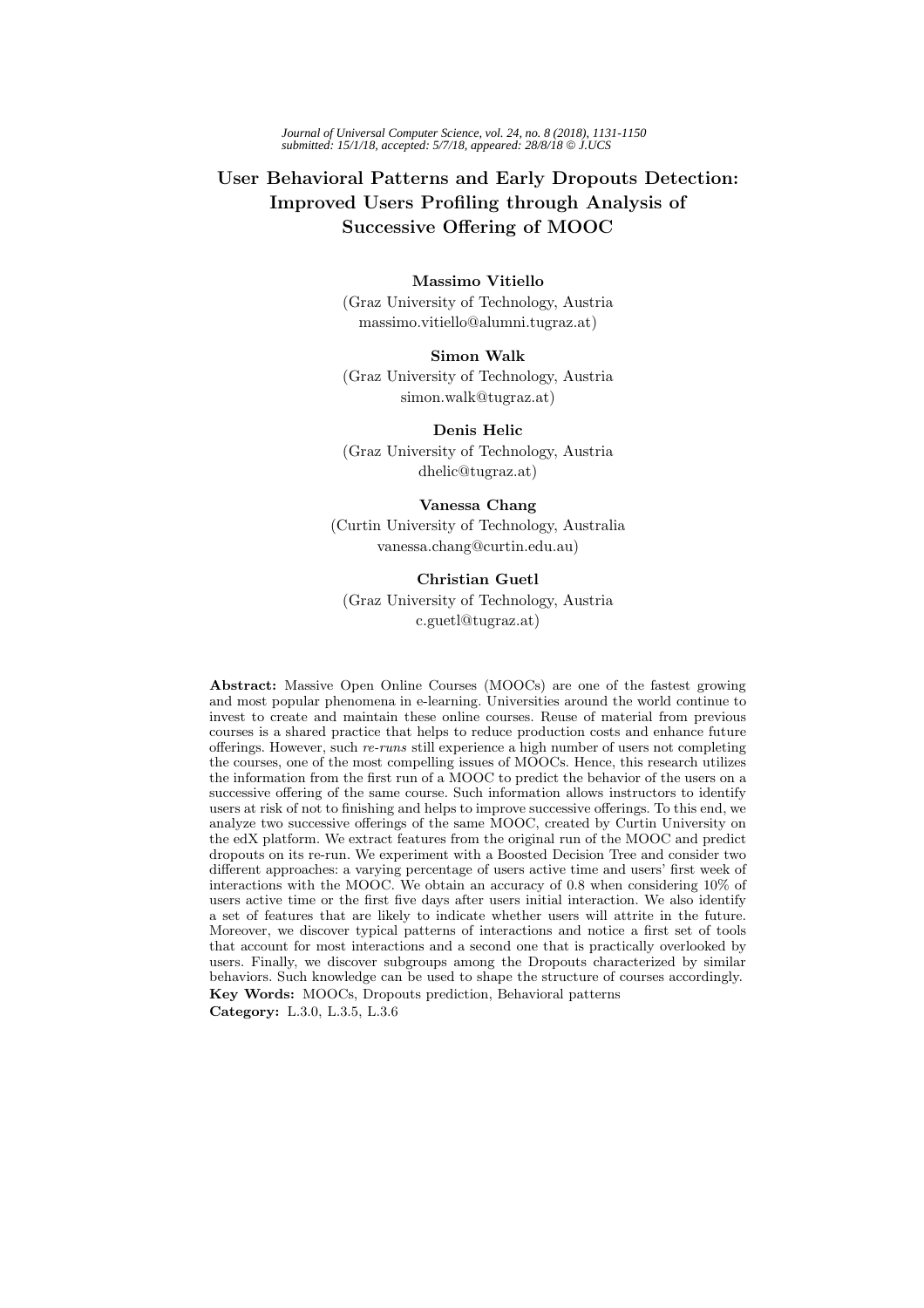## **1 Dropouts in MOOCs**

This work is an extension of our previous paper, which was presented and published at the international conference MOOC-Maker 2017 [Vitiello et al., 2017b].

Over the past years, the Web became the channel on which a variety of new types of learning methodologies materialized. Massive Online Open Courses (MOOCs) emerged as the natural solution to offer distance education. MOOCs are *Massive*, with unlimited audience; *Online*, as the learning process takes place online, without any geographical barriers; *Open*, since user do not require previous knowledge, nor have enrollment costs; a *Course*, as their structures resemble traditional lectures, with assignments and exams [Rodriguez, 2012].

Despite these advantages, the expectations MOOCs carried with them have not yet been wholly reached. Notably, there are cross-border complexities due to international recognition of credits earned [Taneja and Goel, 2014], lack of meaningful interactions among users leading to a sense of isolation [Rubin, 2013] and difference pacing of users [Bruff, 2013]. Furthermore, nearly all MOOCs suffer from low completion rates (generally lower than 10%) [Jordan, 2014].

High dropout rates are a problem also in successive offerings of the same course, so-called *re-run*. These re-runs have structures, topics, and schedules similar to those of the original course. Therefore, lower efforts are required when organizing successive re-runs, which can be enhanced according to previous users' feedback. Discovering and analyzing patterns of interactions of different groups of users help us to increase our understanding of the learning style of the users and how to best support them, with the explicit goal of mitigating dropout rates.

The research questions for this journal focus on two aspects: (i) can we predict dropouts at an early stage on the re-run of a MOOC using information from the first run of the same MOOC? (ii) can we identify behavioral patterns that characterize the different group of users? Notably, we analyze a MOOCs and one of its re-run offered on edX by Curtin University (Perth, Western Australia).

First, we investigate different percentages of users total active time and also focus on the first week of interactions of each user. We use these two approaches to train a classifier on the first MOOC and detect dropouts on the re-run. This procedure allows us to verify if users' behavior during the initial stage of the course is a reliable indicator of their outcome and if this is also true for re-runs.

Second, we investigate the difference concerning behavioral patterns of Completers and Dropouts. Specifically, we search for common sequences of interactions typical of each class and identify subgroups of Dropouts.

The rest of the paper is organized as follow. In Section 2 we overview relevant literature in the field of dropouts detection and behavioral patterns in MOOCs. In section 3 we detail the datasets and the setup of our experiments. In Section 4 we present and discuss our results. Finally, we highlight our findings and list possible future works in Section 5.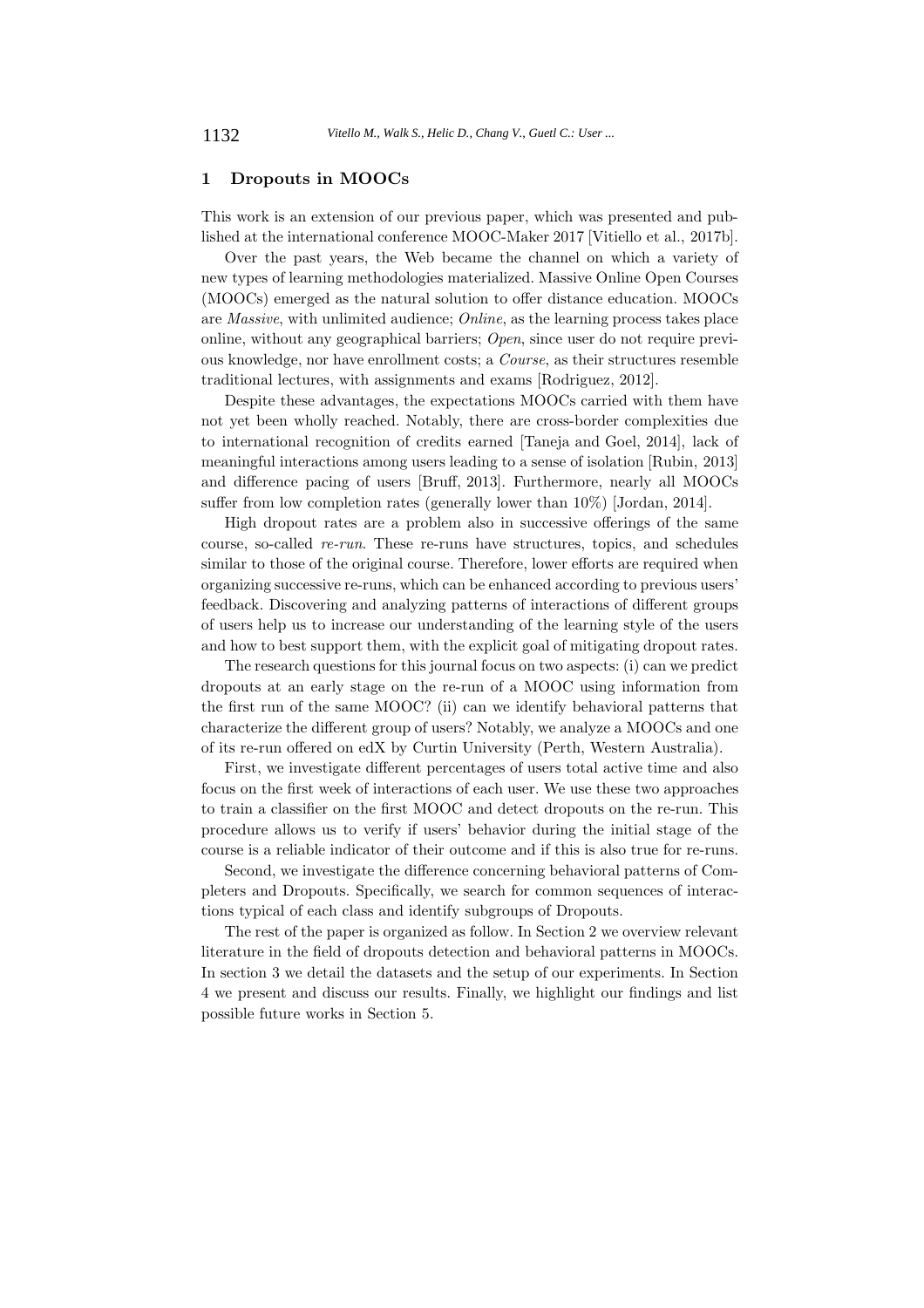## **2 Related Work**

#### **2.1 Dropouts prediction**

[Guetl et al., 2014] analyzed survey answers of users who dropped out, across MOOCs offered by Universidad Galileo. They proposed an Attrition Model for Open Learning Environment Setting (AMOES), which builds up and extends the Funnel of Participation Model [Clow, 2013]. Notably, they identify three healthy attrition subgroups according to users' goals, expectations, and reasons to drop out: *Exploring User*, *Content Learner* and *Restricted Learner*.

[Kloft et al., 2014] experimented with weekly dropouts classification using Support Vector Machines (SVM) on a MOOC with an 81.4% dropout rate offered on Coursera. The authors used cumulative features (number of interaction, number of view of each page of the course) and technical ones (browser, OS, number of screen pixel). They compared a trivial baseline (always predicts one or the other class) to the performance of SVM, which showed higher accuracy.

[Amnueypornsakul et al., 2014] experimented with dropout classification using SVM. The authors used quiz related and activity related features, verifying by ablation analysis that the two sets are both important for the prediction task. Furthermore, they noticed that the class imbalance and the presence of users with few interactions (Inactive) complicate the classification task.

In our previous work, we experimented with dropout prediction across five MOOCs offered by Universidad Galileo on their portal [Vitiello et al., 2016]. We analyzed the MOOCs using SVM and K-Means as classifiers and tested different combinations of features. In our results, K-Means always fell behind SVM, and specific combinations of features improved the accuracy of the prediction. In 2017 we refined our approach and developed a general classifier for dropout detection across different MOOC platforms [Vitiello et al., 2017a]

[Teusner et al., 2015] analyzed three iterations of a MOOC offered on the openHPli platform. While the content of the first two interactions barely differed, the third one was enhanced considering user feedback. The authors concluded that offerings with stable material attracted a wider audience with low effort.

#### **2.2 Behavioral patterns**

[Mukala et al., 2015] studied the behavior of users of a MOOC offered on Coursera. The authors used clickstreams information and compared the interactions of several groups of users. The authors discovered a structured and sequential learning approach is a typical trait of successful students and pointed out a direct relation between engaging with videos and obtaining a certificate of completion.

[Gelman et al., 2016] analyzed how the behavior of the users changes through time in a set of four MOOCs. The authors extracted a set of features and applied non-negative matrix factorization (NMF) to represents the user behavior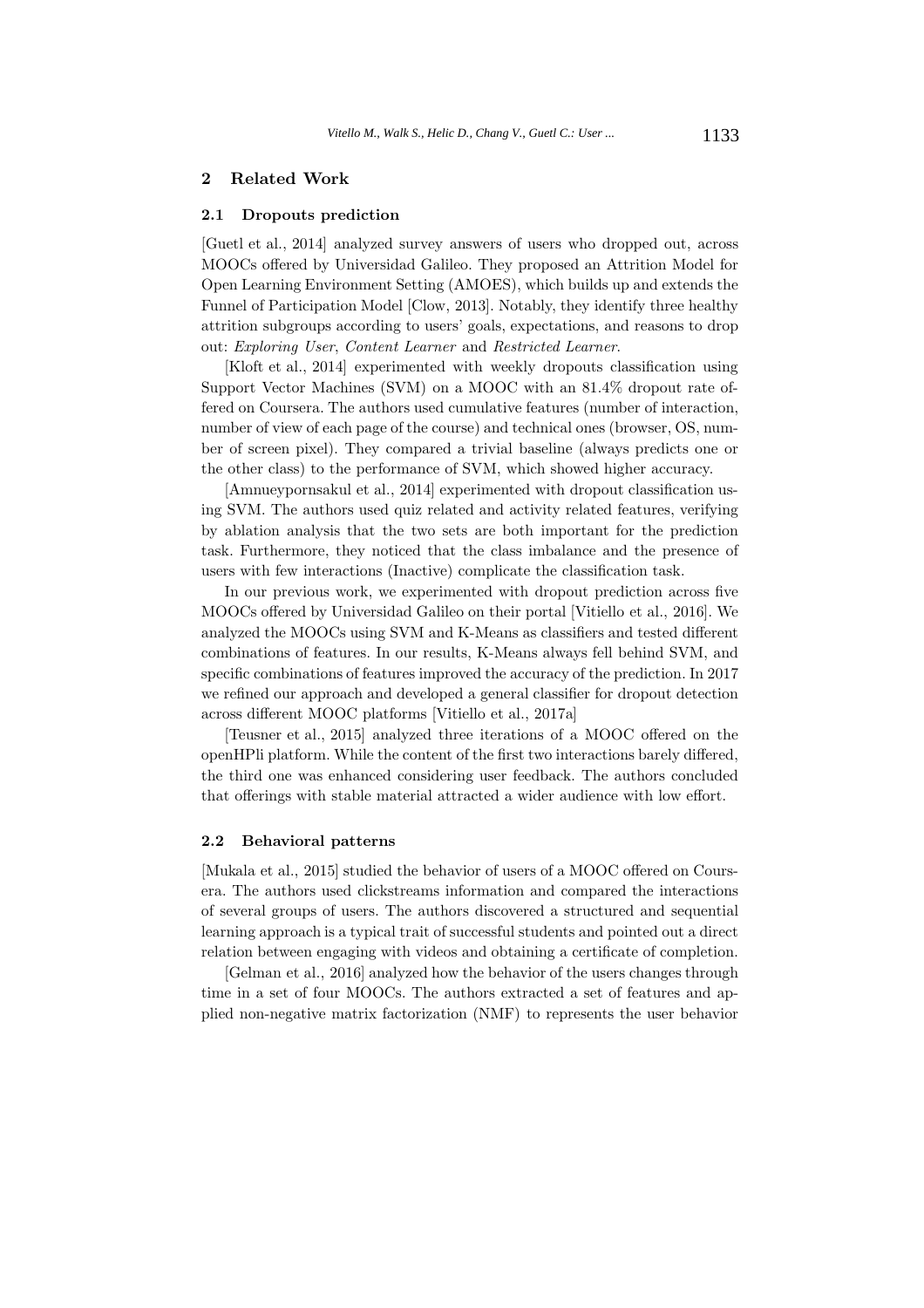transitions over time. Their results showed a total of eight unique categories of behaviors being persistent during the courses.

[Sinha et al., 2014] investigated how users engage with videos of a Coursera MOOC. Specifically, the authors derived an Information Processing Index (IPI) describing users interaction with videos. Their results imply the existence of groups of users characterized by similar IPI.

To our best knowledge, there are no research on behavioral patterns on the re-run of MOOCs.

## **3 Materials and Methods**

#### **3.1 Datasets**

Our dataset consists of the original offering of a MOOC, referred to as *MOOCC1*, and the first of its re-runs, coded as *Re-Run1*. The original offering *MOOCC1* was available online during the second semester of 2015, while the re-run *Re-Run1* was available online between April and May 2016. Both offers had no entry prerequisites. The courses included independently created video content and regular activities, such as polls, questions, and discussion board tasks.

The course syllabus consisted of a total of four modules, each estimated to require a time commitment of two hours per week. An extra introductory module and a course wrap up module completed the course calendar. To complete each of the four main modules, participants needed to complete an activity and a quiz, with the quizzes being an extension of activities. Therefore, engaging in the activities helped participants to answer the questions in the quizzes. Each quiz accounted for 25% of the final grade, with a Certificate of Achievement issued to participants with an overall score of equal or greater than 70%.

The two courses were for the larger part similar to each other regarding contents and activities, with *Re-Run1* undergoing only some minor changes. Table 1 reports a summary of the enrollments and completion of the original MOOCs and its re-run. As the column *Enrollments* reports, *MOOCC1* has a total of 21,948 enrolled users and its re-run, *Re-Run1*, counts 10,368 enrolled

Table 1: Summary of the MOOC and the re-run. The table includes the number of users for each class, the number of dropouts and the dropout rates calculated in relation to both the *Active* users and the number of *Enrollments* (in brackets).

| MOOC-     | Enrollments Active Inactive Completers |       |      |      | Dropouts      | Dropouts Rate |  |
|-----------|----------------------------------------|-------|------|------|---------------|---------------|--|
| MOOCC1    | 21948                                  | 13396 | 8552 | 1500 | 11896 (20448) | 89\% (93\%)   |  |
| $Re-Run1$ | 10368                                  | 5932  | 4436 | 208  | 5724 (10160)  | 96\% (98\%)   |  |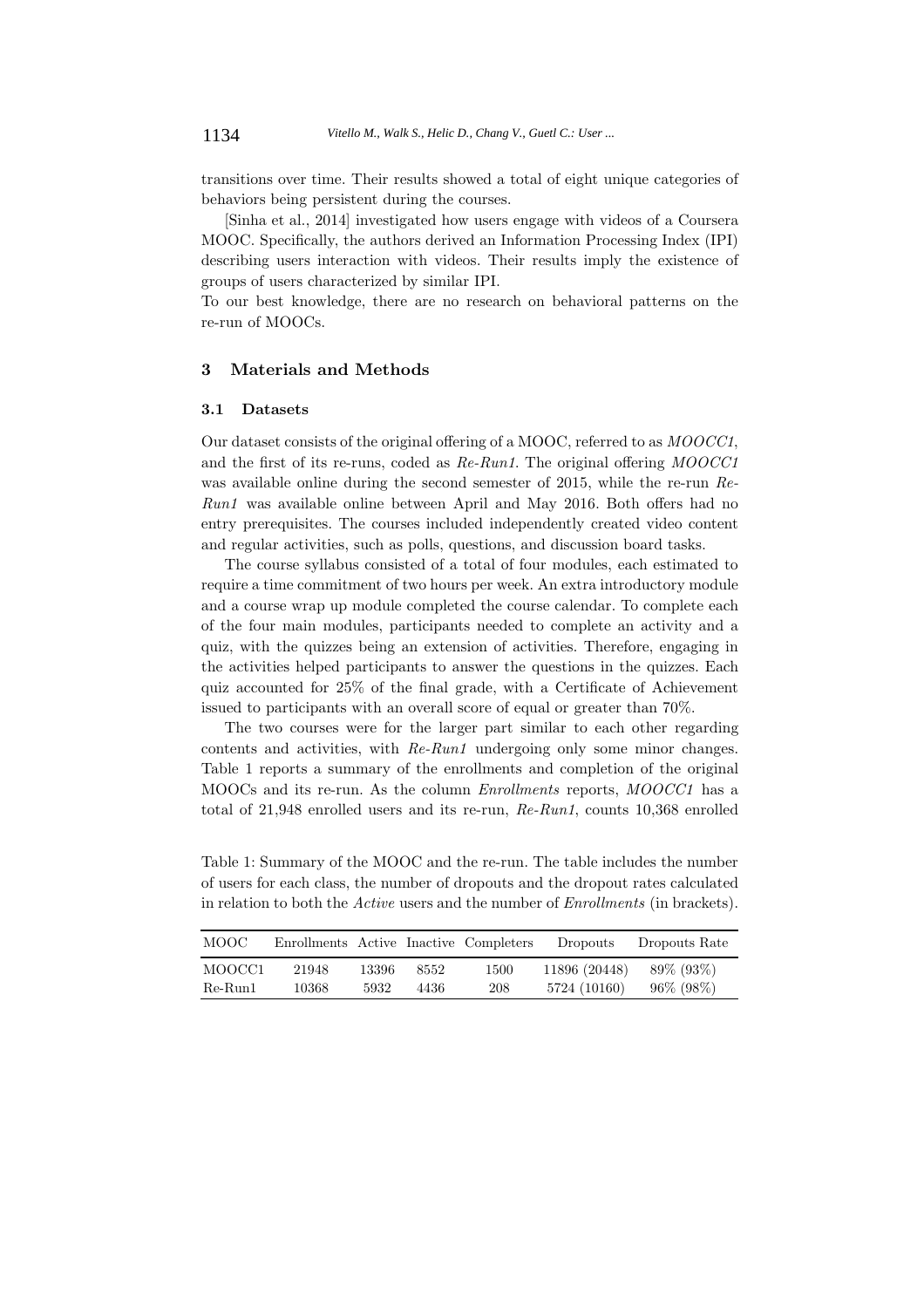users. Within the enrolled users, we distinguish users that enroll and leave the MOOCs without engaging any further (i.e., *Inactive* users), from those who have more than the simple enrollment interaction (i.e., *Active* users). *Completers* are users that completed the MOOCs, while *Dropouts* are those who failed to do so. Overall, the dropout rates are never lower than 89%.

Both offers are structured in a self-paced manner and are organized in two phases. During the first phase, users can only access the course main page and enroll and the course's material is not available. This initial phase lasts for roughly two months for both MOOCs. At the beginning of the second phase, the course material is uploaded all at once, and users can engage at their own pace. Enrollment is possible during the second phase as well. After the official end of the MOOCs, users still can register and interact, but, in this case, they can not obtain a certificate as the course is already officially over. Due to these settings, we consider only enrollments that took place before the official end of the MOOC. Furthermore, we also discard interactions occurring before the course's official start, as the course material is not available yet at this point. Both MOOCs also included a course forum where users can post and discuss.

The edX platform offers a standard set of tools that administrators of MOOCs can use and combine to shape the structure of their courses. Correctly, this MOOC included six specific tools<sup>1</sup>; *LMS* (Learning Management System) consists of the learning contents of the course and allow users to navigate through it; *Video* identify the interaction of the users who watch the videos developed for the course; *Problem* is the tool the users interact with to submit solutions and answers to the tests and assignments of the MOOCs; *Poll & Survey* can be used to get users opinions about specific topic; *Bookmark* lets users organize and mark the material of the course for a more personalization of their learning; *Forum* is the social part of the MOOCs where users and educators can communicate and exchange ideas, thoughts or questions about the course and the platform.

The actions that users performed while interacting with one of these tools are further described in more details in the logs. Specifically, each tool consists of a set of events that identify the action performed. For example, interactions with the tool *Video* are detailed by events such as *VideoPlayed*, *VideoPaused* and so on. We use this high details of the logs to create a large set of features for the dropouts prediction experiments as outlined in the next section.

#### **3.2 Experimental Setup**

## **3.2.1 Early dropout detection on MOOC re-runs**

We extract a set of features to describe each user in our dataset. First, we calculate a set of time-based features that build upon the concept of sessions. A

<sup>&</sup>lt;sup>1</sup> The complete list of edX's events is available at http://edx.readthedocs.io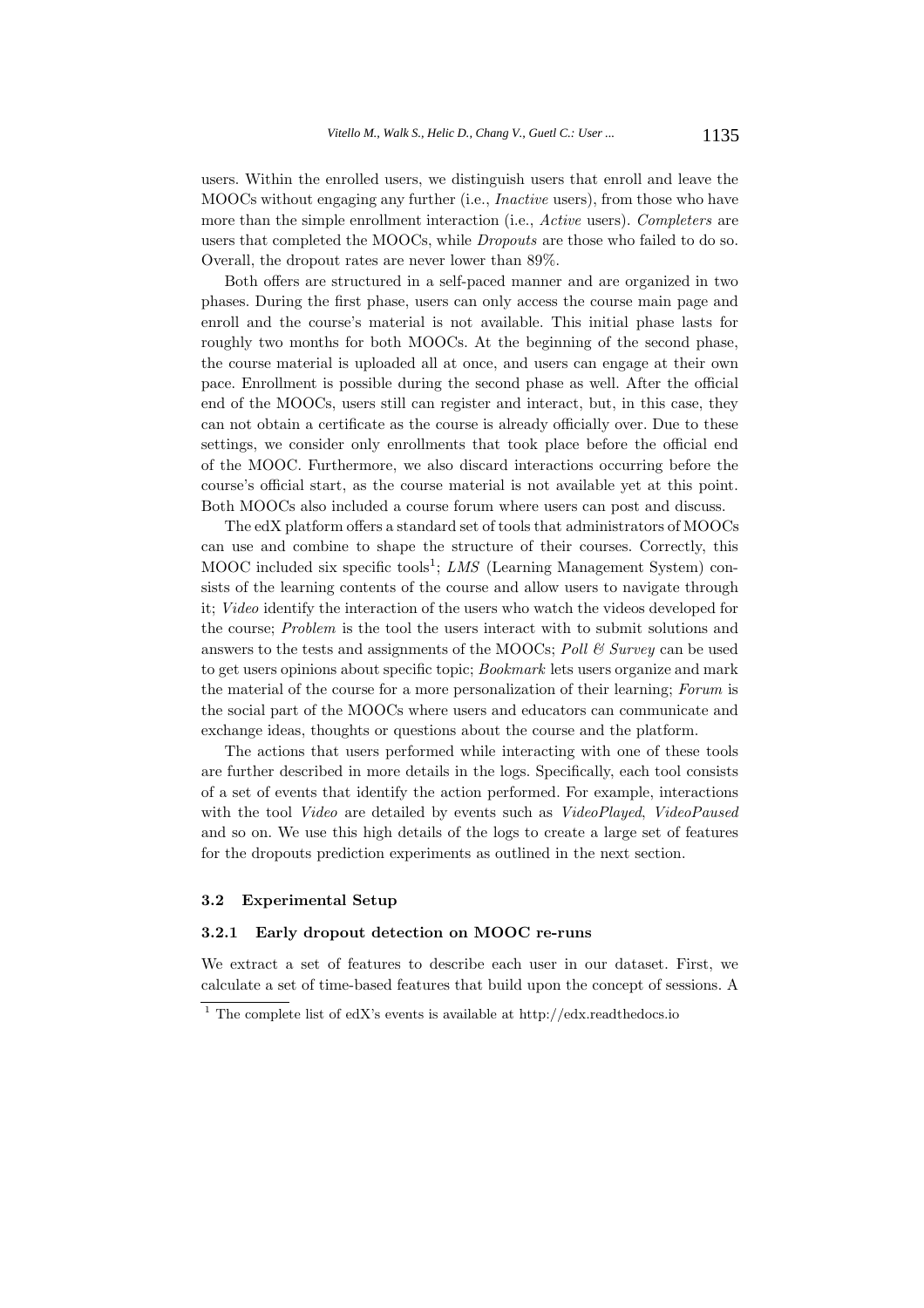session is a set of chronologically ordered interactions, in which each interaction happens within a certain timespan from the previous and the next one. Notably, we use a threshold of 30 minutes. Following this concept, we define the following features: *Sessions* as the total number of users' sessions; *Requests* as the total number of interactions per user; *Active Time* is the total time users interacted with the MOOC (sum of all sessions' duration); *Days* as the number of days during which users interacted at least once with the MOOC.

Furthermore, we compute 4 averaged features; *Timespan Clicks* is the average timespan between two consecutive clicks in the same session (averaged over all sessions); *Session Length* as *Active Time* divided by *Sessions*; *Session Requests* as *Requests* over *Sessions*; *Day Requests* is *Requests* divided by *Days*. Moreover, we exploit the detailed edX logs to identify the type of event triggered and the particular tool each interaction refered to. Specifically, we consider the events included in the six tools available for MOOCs in this setting (*LMS*, *Video*, *Problem*, *Poll & Survey*, *Bookmark* and *Forum* as described in section 3.1) and create a feature for each event by counting the number of interactions of users.

Table 2 report the list of events for each tool, together with our session related features. The *Video* tool, is the only one that allows distinction between Browser and Mobile (through the edX mobile application). To categorize these two sources, we create an additional tool, filtering out Mobile interactions from *Video*, and we name this new tool *Video Mobile*. We create a feature for each event, counting the number of times users' interactions triggered each of these and define two different approaches and calculate the features according to these.

First, we consider various percentages of users total active time. Notably, we consider all interactions within the first 1% to 100% of the total active time (per user) and call this setting *Scaled Time*. Second, we calculate features considering the first seven days after a users' first interaction. We name this setting *Days*. To overcome the class imbalance problem [Guo et al., 2008], we adjust the class distribution of our MOOCs by randomly oversampling the smaller class. We randomly pick and add examples to the smaller class until we have the same number of samples in both classes. For each approach we run a prediction experiment using Boosted Decision Trees, an ensemble classifier combines a set of decision tree into a single classifier. For each model, the misclassified examples get a higher weight, so the next decision tree focuses more on correctly predicting these.

We run classification experiments using two different set of users as input. First, we consider the all *Enrollments* and then only the *Active* users, as indicated in Table 1. We evaluate our experiments using accuracy, calculated as fraction of correctly predicted examples. Therefore, this measure assumes values between 0 and 1; a value of 0 indicates that our model classified all examples incorrectly, while a value of 1 means a correct prediction of all the considered examples.

As a final analysis, we investigate the importance of our features in the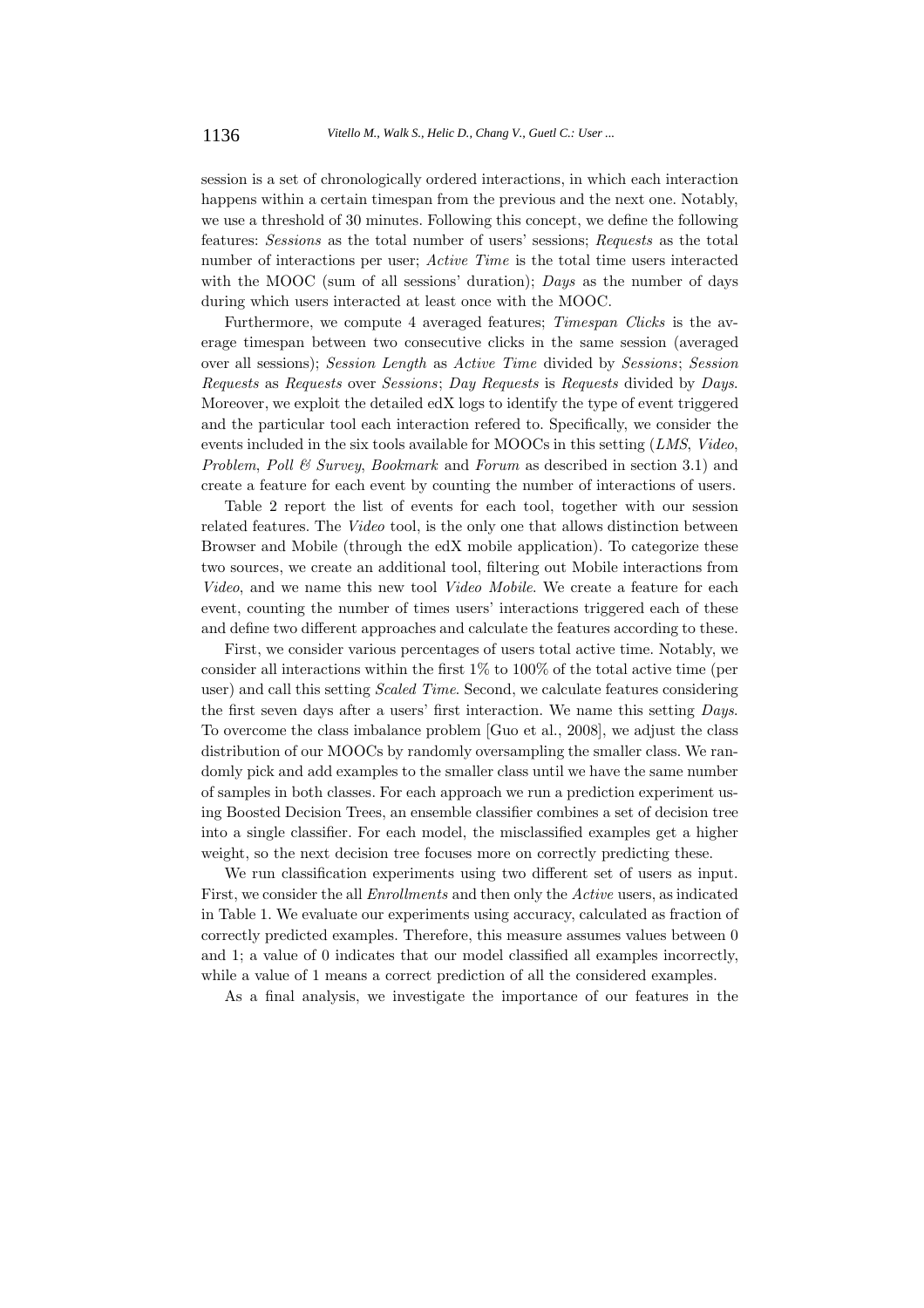classification task. Boosted Decision Trees also provide a weight for each used feature, representing the number of times a feature is used to split the data across every single decision tree. Thus, the higher the weight, the more precise the obtained split. We explore the ranking of the features for both metrics when the input consists only of *Active* users.

#### **3.2.2 Identification of user behavioral patterns**

With this type of analysis, we aim at discovering how the users engage with the tools available in our MOOCs. Particularly, we want to know if there is a distinction between the tools used by the Dropouts compared to those that the Completers engage with. Furthermore, we want to investigate which sequences of interactions (tools) most characterize users of one or the other class. To this end, we consider all the available tools reported in Table 2 and use them to calculate the chronological sequence of interactions of each user. From these sequences, we create a transition matrix *P* describing the probability of users navigating among the set of tools  $T$ . Therefore, we indicate with  $P_{ij}$  the probability of interactions from tool *i* to tool *j*, such that  $\sum$  $\sum_{i,j} P_{ij} = 1$  [Gagniuc, 2017].

To account for users that enroll but never interact any further, we extend the set of available tools *S* with an extra one called *X NULL*. Therefore, users

| Tools           | Events                                                                                                                                                                                  |
|-----------------|-----------------------------------------------------------------------------------------------------------------------------------------------------------------------------------------|
| Session Related | Sessions, Requests, Active Time, Days, Timespan Clicks, Session Length,<br>Session Requests, Day Requests                                                                               |
| Main Page Links | About, Faqs, Home, Instructor, Progress, StudyAtCurtin                                                                                                                                  |
| LMS             | TabSelected, PreviousTabSelected, NextTabSelected, LinkClicked, OutlineSelected                                                                                                         |
| Video           | CaptionHidden, CaptionShown, LanguageMenuHidden, LanguageMenuShown,<br>Loaded, Paused, Played, PositionChanged, SpeedChanged, Stopped,<br>TranscriptHidden, TranscriptShown             |
| Video Mobile    | CaptionHiddenM, CaptionShownM, LanguageMenuHiddenM,<br>LanguageMenuShownM, LoadedM, PausedM, PlayedM, PositionChangedM,<br>SpeedChangedM, StoppedM, TranscriptHiddenM, TranscriptShownM |
| Problem         | Check, CheckFail, FeedbackHintDisplayed, Graded, HintDisplayed, Rescore,<br>RescoreFail, Reset, ResetFail, Save, SaveFail, SaveSuccess, Show, ShowAnswer                                |
| Poll & Survey   | PollSubmitted, PollViewResults, SurveySubmitted, SurveyViewResults                                                                                                                      |
| Bookmark        | Accessed, Added, Listed, Removed                                                                                                                                                        |
| Forum           | Comment Created, Response Created, Response Voted, Searched, Thread Created,<br>ThreadVoted                                                                                             |

Table 2: Summary of Tools and their events. The first column lists the name of the tools and the second one reports its list of events.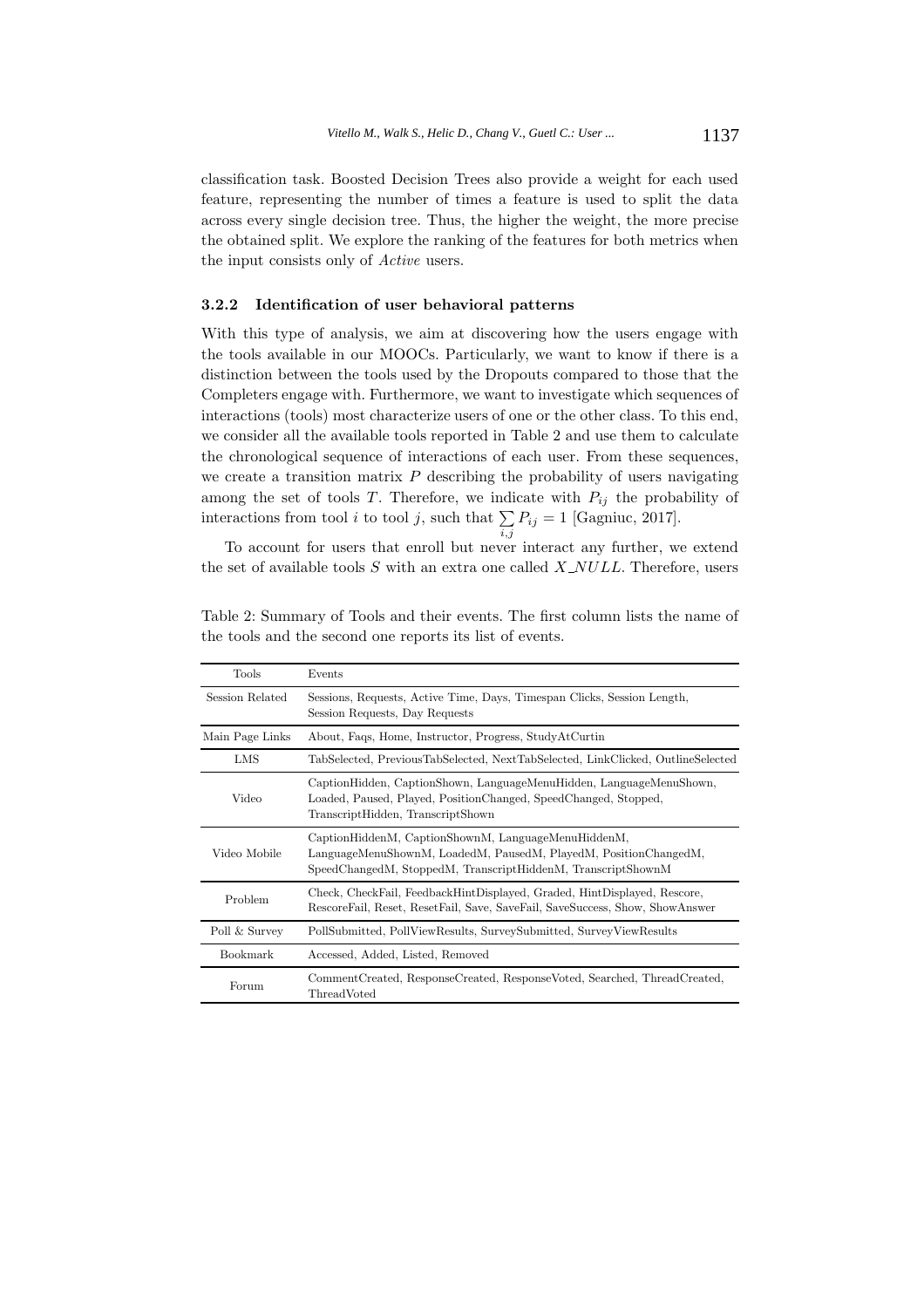that register and then drop out without any other interactions have a transition *Enrollment-X NULL*. Moreover, we do not consider the *Session Related* tool (see Table 2) because this is an artificial tool comprising temporal features that we created for the dropouts prediction experiment and, therefore, it does not represent any of the edX initially available tools. We calculate the set of tool transitions for each class separately and use this information to construct two matrixes for each category of users and then calculate their differences (see 3).

In the first matrix, we report the number of transitions for each pair of tools and divide each entry by the total number of transitions of the class. In this way, we obtain a transition matrix that includes the probabilities of each set of transitions for each type of users [Asmussen, 2008, Gagniuc, 2017]. Further, we subtract the matrix calculated for the Dropouts to the one of the Completers, obtaining a difference matrix that we call *Transition probability difference*.

We create a second matrix similarly, but we divide each entry by the total number of users of the class. Therefore, we are calculating the per-user average number of transitions for each pair of tools. We subtract the Dropouts matrix from the Completers one and obtain a second difference matrix that we refer to as *Per-user average transition differences*.

We verify the dissimilarity in behavior using these matrices and visualize these graphically through heatmaps [Wilkinson and Friendly, 2009].

## **4 Results and Discussion**

## **4.1 Early dropout detection on MOOC re-runs**

Figures  $1(a)$  and  $1(b)$  report the results of the classification for the two approaches. The *x*-axes indicate the days after a user's first interaction for the Days experiment and the percentage of a users' active time for the Scaled Time experiment. For both figures, the *y*-axes indicate accuracy and are bounded between 0*.*4 and 1. The solid black horizontal line at 0*.*5 is the baseline, a lower bound representing the performances of a classifier that randomly predicts a class. Therefore, classifiers with accuracy under the baseline are no better than random prediction.

For the Days experiment reported in Figure 1(b), the accuracy, when we consider only the active users, is always increasing the more days we inspect. Notably, the accuracy is never lower than 0.7 and increases over 0.8 when we experiment with all seven days after users' first interaction. These results indicate how the first week of user interactions already represent a good indication of which users will eventually drop out. The accuracy, when considering all enrolled users, floats around 0*.*6. Therefore, the feature set does not characterize the two classes in this case. It is likely that a lot of users register for the MOOCs at an early stage, or at least more than a week before the material becomes available.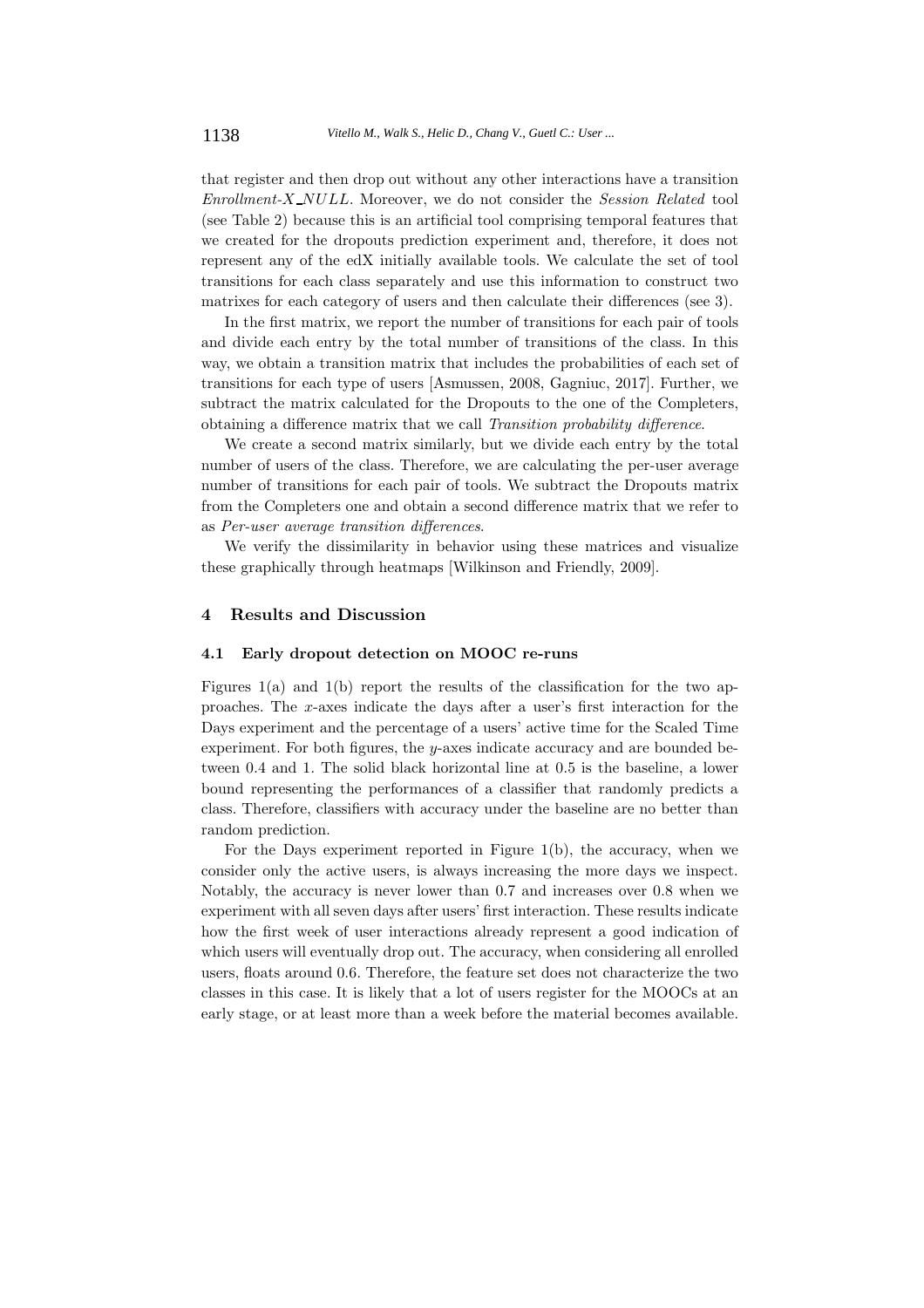

Figure 1: Dropouts prediction results on Re-Run1. Figure 1(a) reports the results for the Scaled Time approach and Figure 1(b) the ones for the Days approach. Full green lines are experiments considering all users (cf. Enrollments in Table 1), while dashed red ones are experiments with only the active users (cf. Active in Table 1). Considering only active users always yields the highest accuracy, except when the considered percentage of a user's active time is larger than 80%.

At this time, fewer interactions are possible, and users are likely to come back once the material is available. Thus, this approach has a lower overall accuracy.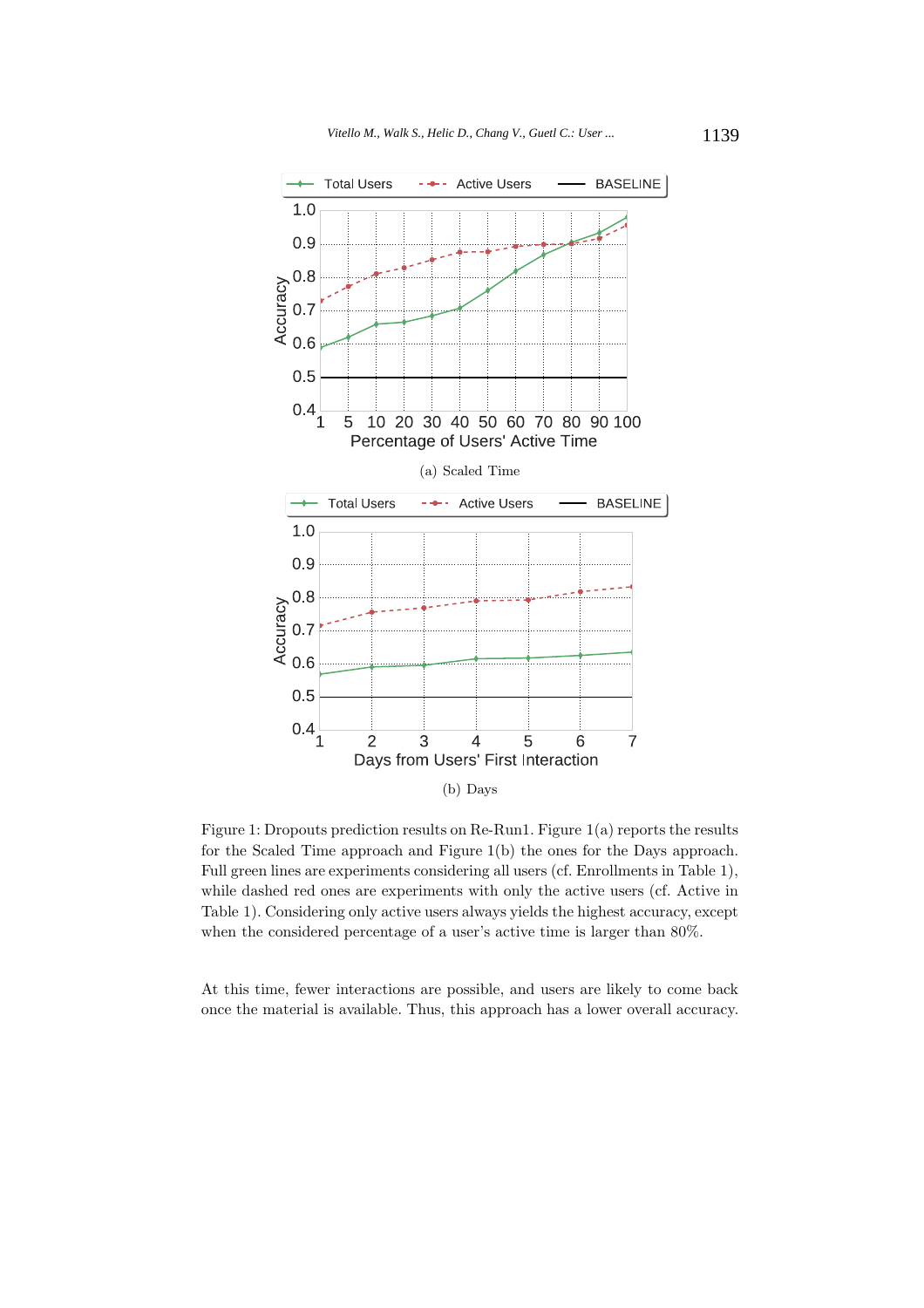The results of the Scaled Time experiment are plotted in Figure 1(a). Also, with this setting, considering only the active users is the approach that produces the highest accuracy. Again, the accuracy is never lower than 0.7 and gets as high as 0.96 when using the whole users' active time. When we take into account all enrolled users, the accuracy ranges from 0.59 to 0.98, constantly increasing as the percentages of users' active time get higher. Both settings have a similar profile when these percentages get higher than 80%.

Table 3 lists the best performing features for the two approaches when considering the active users. The first column contains the Tool and the second its specific features. The remaining columns report the weights for the features of the Days and the Scaled Time experiments respectively. For reasons of space, we report only some values for both approaches. Notably, we show day 1, 4 and 7 for the First 7 Days approach and 5%, 50% and 100% of users' active time. The weights highlighted boldly are the highest for that particular experiment.

We see that *Progress* is always one of the features with the highest weight for

Table 3: Feature Scores of the Days and Scaled Time Experiments. The features with the highest scores for both approaches are boldfaced. *Progress* is always among the features with the highest scores, while *ProblemCheck* scores increase the more days after users' first interaction and active time per user we consider.

|                 |                     | Days |                |       | Scaled Time |         |      |  |
|-----------------|---------------------|------|----------------|-------|-------------|---------|------|--|
| Tool            | 1                   | 4    | $\overline{7}$ | $5\%$ | $50\%$      | $100\%$ |      |  |
|                 | Timespan Clicks     | 62.3 | 53.9           | 57.4  | 63.1        | 28.6    | 10.7 |  |
|                 | Active Time         | 44.6 | 39.3           | 32.9  | 40.6        | 25.2    | 16.4 |  |
| Session Related | Session Length      | 36.3 | 38.2           | 28.2  | 59.5        | 39.3    | 56.1 |  |
|                 | Requests Active Day | 24.6 | 18.1           | 17.0  | 21.8        | 29.7    | 28.8 |  |
|                 | Session Requests    | 34.0 | 36.0           | 35.8  | 23.5        | 36.0    | 22.7 |  |
|                 | ProblemCheck        | 21.4 | 32.2           | 41.0  | 28.6        | 47.5    | 59.8 |  |
| Problem         | ProblemGraded       | 3.1  | 7.6            | 4.0   | 1.1         | 13.3    | 42.7 |  |
|                 | ProblemShow         | 18.0 | 16.8           | 20.2  | 18.4        | 11.6    | 35.8 |  |
|                 | Home                | 28.0 | 28.8           | 22.6  | 28.9        | 16.5    | 12.5 |  |
| Main Page Links | Progress            | 50.6 | 54.2           | 54.7  | 55.1        | 84.6    | 93.8 |  |
|                 | StudyAtCurtin       | 22.0 | 18.8           | 11.0  | 9.9         | 2.6     | 7.7  |  |
| LMS             | NextSelected        | 22.1 | 13.2           | 11.2  | 21.8        | 29.7    | 14.6 |  |
|                 | TabSelected         | 26.9 | 18.3           | 17.4  | 29.2        | 8.8     | 22.2 |  |
| Video           | VideoLoaded         | 24.6 | 20.3           | 17.7  | 22.4        | 11.4    | 9.0  |  |
|                 | VideoPlayed         | 16.6 | 15.2           | 9.6   | 22.4        | 14.2    | 11.1 |  |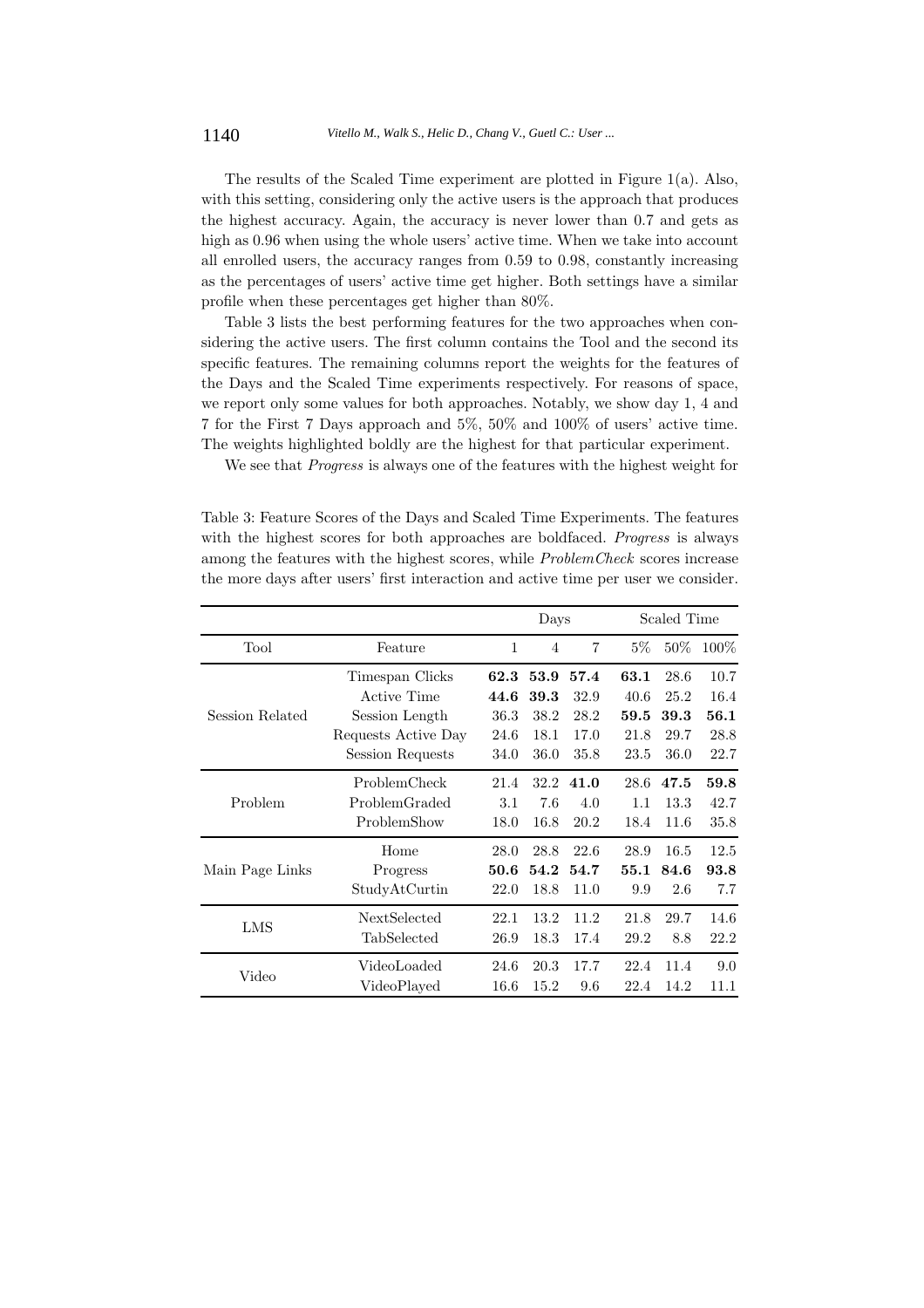both experiments. These interactions refer to users accessing a dedicated page to track their scores for single problems and the current overall course grade. Particularly, this page includes reports of the obtained scores on each graded assignment in the form of a bar chart. The weight of this feature increases with the days and time percentage. If we extract the number of interactions of this type for both classes, we obtain a total of 17*,* 240 for the Completers and of 30*,* 916 for the Dropouts for *Re-Run1*. For *MOOCC1* we have 121*,* 228 interactions for the Completers and 54*,* 768 for the Dropouts. The class average yields 82.88 and 80.98 interactions for the Completers, and 6.88 and 5.40 for the Dropouts of *Re-Run1* and *MOOCC1* respectively. Besides, if for the Dropouts we also include the users with only the enrollment action, the averages get as low as 3.04 for *Re-Run1* and 2.68 for *MOOCC1*.

Hence, continual monitoring of the personal progress strongly indicates whether a user will drop out. Other studies reported similar correlations between checking the progress and the probability of dropping out from MOOCs offered on edX [Balakrishnan and Coetzee, 2013]. Similarly, *ProblemCheck* becomes more significant, the more days and higher percentages of interactions are analyzed. This action describes a problem being correctly checked by the system after users submitted an answer to it. The high scores of this feature come as no surprise, as users are likely to solve problems only after they study and learn from the course's material, that is, at a later stage during the MOOC.

Tools such as *Video Mobile* and *Forum* never obtain significant weights. In the case of *Video Mobile*, this situation indicates that users mostly interact with the MOOCs using a desktop machine rather than the edX mobile application. *Poll & Survey* and *Bookmark* are rarely used, either due to being poorly advertised or to users not regarding them as particularly useful to complete MOOCs.

It also appears that interactions within the *Forum* barely relate to Completers or Dropouts. First, it is possible that the course's structure does not require users to engage with the forum. This situation could be due to unchallenging classes or, more likely, due to the self-paced setting of the MOOCs. Users participate at their own pace and confront the same challenges at different times. As a consequence, the role of the forum as a real-time communication channel and as the first source of help might be limited.

## **4.2 Identification of user behavioral patterns**

We obtain very similar results for *MOOCC1* and *Re-Run1* and, therefore, in this section we only focus on the result for *MOOCC1*.

In Tables 4(a) and 4(b) we report the *Transition probability difference* and the *Per-user transition difference* of *MOOCC1*. Specifically, Table 4(b) lists the differences of the per-user average number of transitions among each pair of tools between Completers and Dropouts. In Table 4(a) we report the differences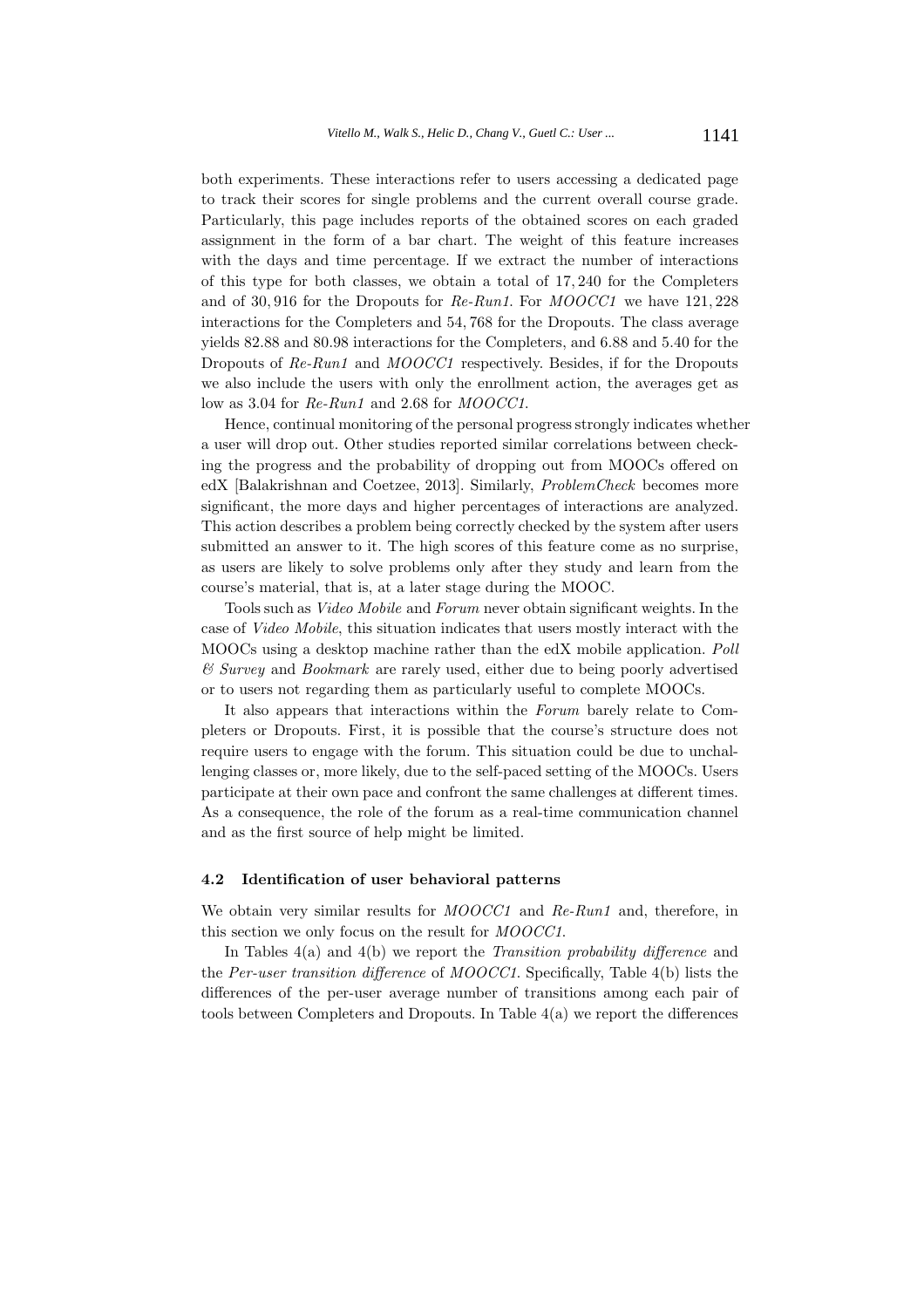between Completers and Dropouts concerning the probability of transition of every pair of tools. The first column of both tables reports the starting tools of a transition, while the first row lists the final tools of a transition. Furthermore, we also have the extra tool *X NULL* to catch single-interaction users. Positive values identify transition with higher probability or average number per-user for the Completers. Negative entries represent the opposite situation. Transitions with a percentage or a per-user average number of transitions lower than  $0.001$ , are simply listed as *<* 0*.*001 with the relative signs (minus or none). Moreover, we visualize these matrixes graphically as heatmaps in Figure 2(a) for the *Transition probability difference* and in Figure 2(b) for the *Per-user transition difference*.

Analyzing these matrixes and heatmaps, we discover several aspects. Specifically, we notice that the tool *Bookmark* is never used by both classes of user. Furthermore, *Video Mobile* also accounts for a very limited number of transitions. Moreover, transitions *Enrollment-X NULL* are the ones with the more significant negative difference in both matrixes. We already expected this negative values since these transitions are only found in the Dropouts class and identify users enrolling but never engaging in the MOOC. From the heatmaps reported in Figure 2(a) and 2(b) we see that most transitions are concentrated along three directions. First, many transitions start and end in the *LMS* tool.

Table 4: Transition matrix difference for MOOCC1. Table 4(a) refers to the difference of the average number of transition per-user between Completers and Dropouts. Table 4(b) reports the difference of the probabilities of transitions between Completers and Dropouts.

(a): Per-user average transition differences

|               | Bookmark | LMS    | Enrollment | Forum   | Main Page | Poll & Survey | Problem  | Video   | VideoMobile | <b>X_NULL</b> |
|---------------|----------|--------|------------|---------|-----------|---------------|----------|---------|-------------|---------------|
| Bookmark      | $\bf{0}$ |        |            |         |           |               |          |         |             |               |
| <b>LMS</b>    | $\theta$ | 74.851 | 0.006      | 4.702   | 11.687    | 4.271         | 12.042   | 48.153  | 0.077       | $\bf{0}$      |
| Enrollment    | $\theta$ | 0.005  | 0.019      | < 0.001 | 0.562     | $\Omega$      | $\theta$ | 0.005   | $-0.002$    | $-0.418$      |
| Forum         | 0        | 5.210  | 0.001      | 19.570  | 1.168     | 0.009         | 0.063    | 0.258   | 0.004       | $\Omega$      |
| Main Page     | 0        | 15.943 | 0.028      | 0.991   | 7.854     | 6.689         | 0.271    | 1.139   | 0.013       |               |
| Poll & Survey | $\bf{0}$ | 5.513  | $\bf{0}$   | 0.003   | 5.548     | 7.516         | 0.188    | 0.760   | 0.001       |               |
| Problem       | 0        | 12.572 | 0.001      | 0.440   | 4.151     | 0.064         | 154.064  | 1.555   | 0.008       |               |
| Video         | 0        | 41.755 | 0.001      | 0.579   | 2.368     | 0.978         | 6.217    | 171.275 | 0.022       |               |
| VideoMobile   | $\Omega$ | 0.039  | $-0.001$   | 0.004   | 0.070     | 0.002         | 0.008    | 0.017   | 1.044       |               |
| X_NULL        | $\Omega$ | 0      | $\bf{0}$   | 0       | 0         | $\Omega$      | $\Omega$ | 0       | 0           | $\Omega$      |

(b): Transition probability differences

|               | Bookmark | LMS        | Enrollment | Forum      | Main Page  | Poll & Survey | Problem  | Video      | VideoMobile | <b>X_NULL</b> |
|---------------|----------|------------|------------|------------|------------|---------------|----------|------------|-------------|---------------|
| Bookmark      | 0        | 0          | 0          |            | o          |               | $^{0}$   | 0          |             |               |
| LMS           | 0        | $-0.017$   | $-0.001$   | 0.002      | 0.004      | 0.003         | 0.010    | 0.006      | $< -0.001$  |               |
| Enrollment    | 0        | $< -0.001$ | $-0.007$   | $< -0.001$ | $-0.008$   |               | $\Omega$ | $< -0.001$ | $< -0.001$  | $-0.009$      |
| Forum         | $\Omega$ | 0.002      | $< -0.001$ | 0.005      | $-0.001$   | < 0.001       | < 0.001  | $< -0.001$ | $< -0.001$  |               |
| Main Page     | $\Omega$ | 0.005      | $< -0.001$ | $-0.001$   | 0.002      | 0.005         | < 0.001  | $-0.005$   | $<-0.001$   |               |
| Poll & Survey | $\Omega$ | 0.004      | $\bf{0}$   | < 0.001    | 0.005      | 0.007         | < 0.001  | < 0.001    | $< -0.001$  |               |
| Problem       |          | 0.009      | $< -0.001$ | < 0.001    | 0.005      | < 0.001       | 0.103    | 0.001      | < 0.001     |               |
| Video         |          | $-0.002$   | $< -0.001$ | < 0.001    | $< -0.001$ | < 0.001       | 0.005    | $-0.119$   | $< -0.001$  |               |
| VideoMobile   | $\Omega$ | $< -0.001$ | $< -0.001$ | < 0.001    | $< -0.001$ | < 0.001       | < 0.001  | $< -0.001$ | $-0.012$    |               |
| X_NULL        | 0        | $\Omega$   |            |            |            |               | $\Omega$ |            |             |               |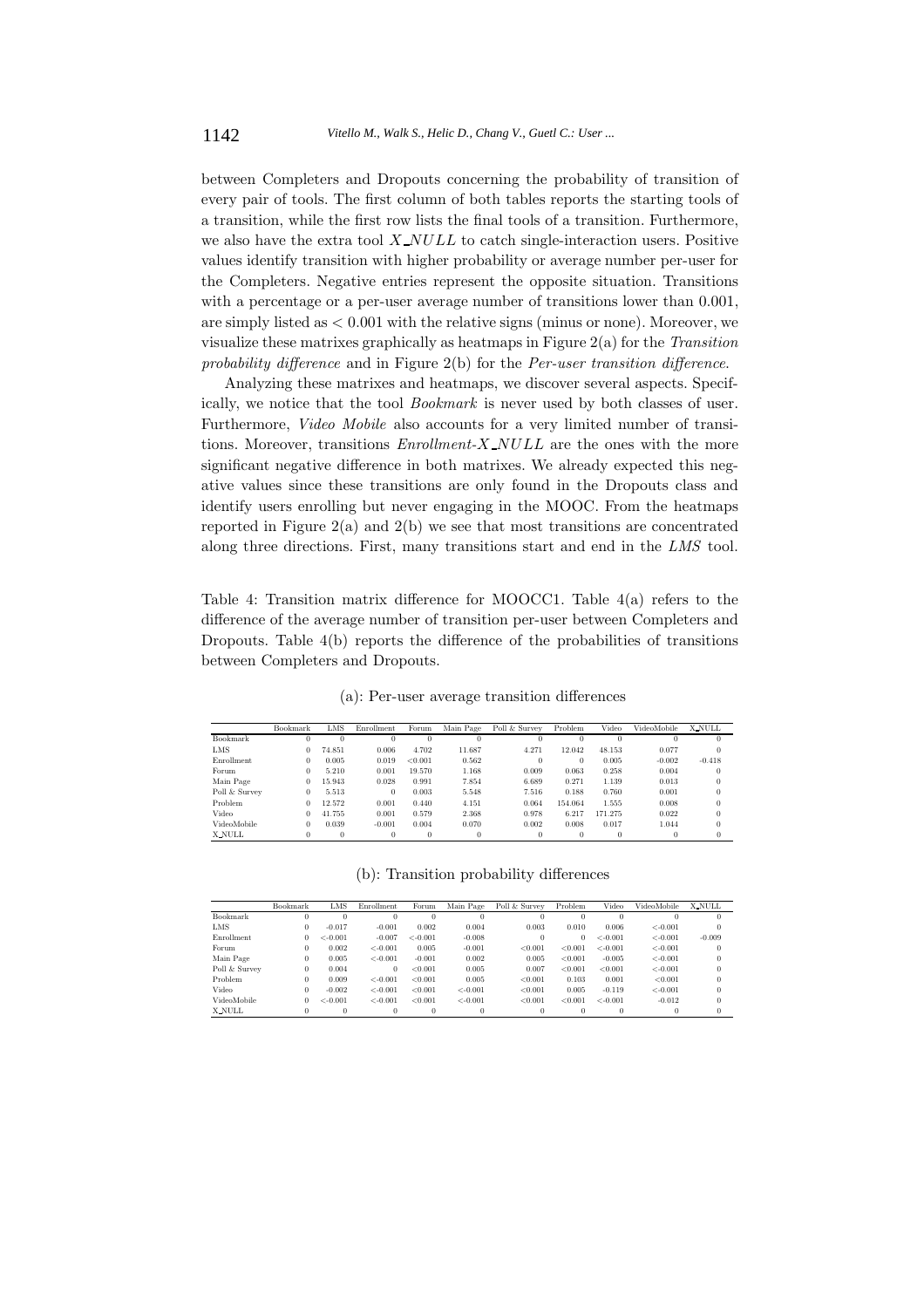

(a) Transition probability difference



(b) Per-user average transition difference

Figure 2: Heatmap for MOOCC1. Start tools of transitions are listed on the rows and the final tools are reported in the columns. The darker the colours of the cells the higher the differences between the Completers and Dropouts matrixes.

This tool includes interactions to navigate through the materials and lectures of the MOOCs and, therefore, it is a central tool that users have to interact with.

Second, there is a concentration along the main diagonal of the matrixes, representing transitions within the same tool (self-loop). Specifically, the *Problem-*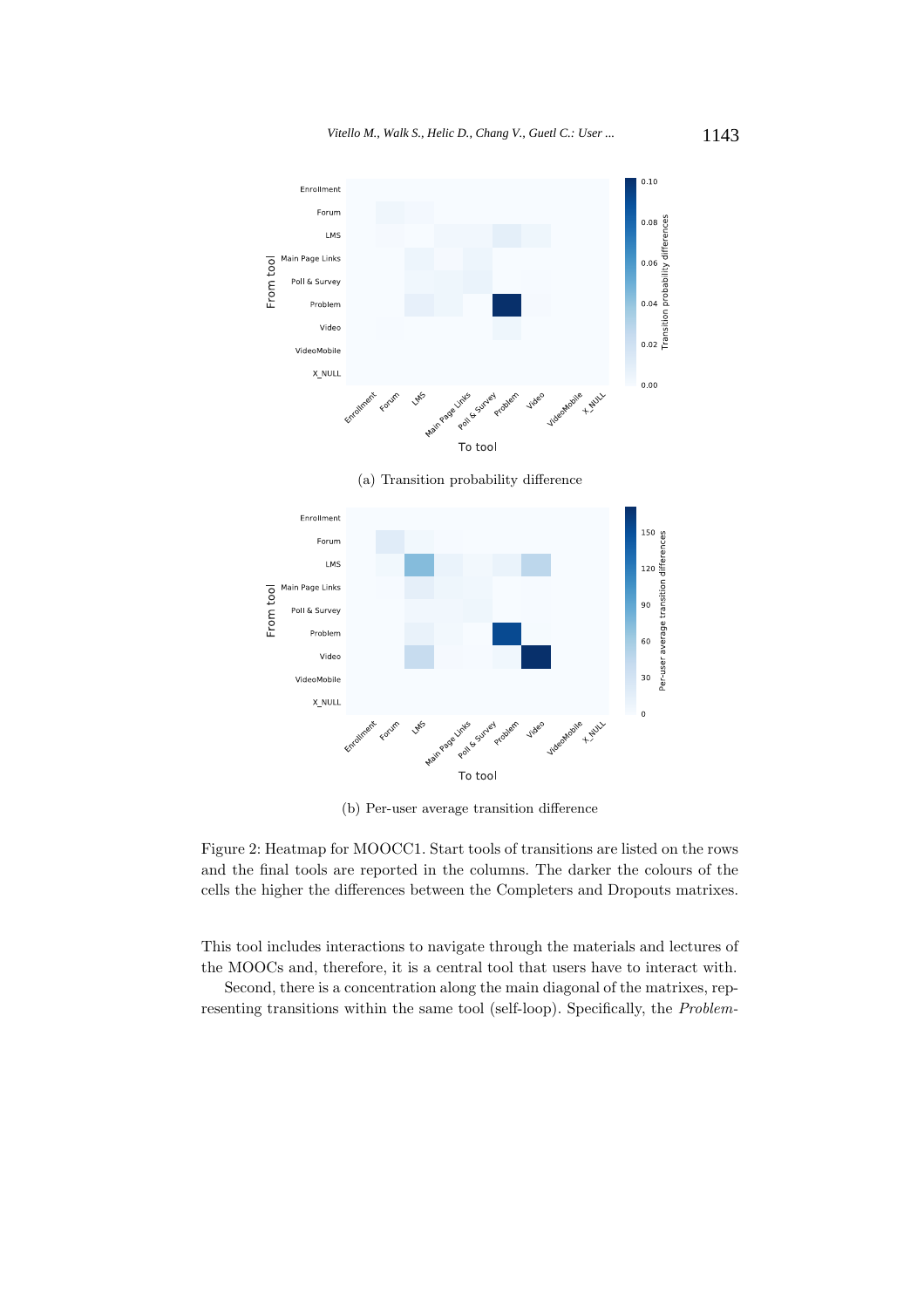*Problem* and *Video-Video* loop are the transitions with the highest difference between Completers and Dropouts. Other transitions from and to the same tool also display a specific difference between the two classes.

Interestingly, the tool *Forum*, has low values of difference for all its transitions. These low values are due to general restricted use of this tool by both Completers and Dropouts. This outcome is somehow in contrast with other results found in the literature, where social interactions are a reliable indicator of users engagement and success in the course [Rosé et al., 2014, Yang et al., 2013, Yuan et al., 2013. Our results reflect the specific course design and activities proper of the MOOCs in our dataset and, therefore, we would need to increase the number and the type of courses to generalize this particular finding.

We also analyzed this situation in more details with transitions taking place among the tools with the higher difference between Completers and Dropouts: *LMS*, *Video* and *Problem* tools. We construct the transition matrixes using the events of each of these tools (see Table 2). To this end, we calculate the differences in the percentage and the per-user average number of transition between Completers and Dropouts, considering only the total number of transitions and the total number of users that interacted with these tools.

We show the results for the per-user average number of transition case for *MOOCC1* in Figure 3(a), 3(b) and 3(c) for the *LMS*, *Video* and *Problem* tools respectively. To improve the readability of these plots, we omit events with entry equal to 0. These entries represent either Completers and Dropouts having the same number of average transition per-user (which is practically never the case) or transitions that never took place for both classes, which is the most common case. Therefore, the omitted events are the ones the users never engage with.

For *LMS*, depicted in Figure 3(a), the events *LMSLinkClicked* and *LMSOutlineSelected* are never used. Both these events identify the opening of a new tab in the web browser, a link extern to the MOOC in the case of *LMSLinkClicked* and a link within the course for *LMSOutlineSelected*. Users engage with the *LMS* tool mostly by navigating between subsections (*LMSNextSelected* and *LMSPreviousSelected*) or to a particular unit within a subsection (*LMSTabSelected*).

Most of the transitions within the *Problem* tool, as shown in Figure 3(b), happen between the *ProblemCheck* and the *ProblemGraded* events. Users submit the answer for a problem (*ProblemCheck*) and, if the answer is correct, the event *ProblemGraded* is triggered. The remaining events of this tool rarely happen: users seem to never request hints (*HintDisplayed* and *FeedbackHintDisplayed*) and only seldom use *ShowAnswer* to see the correct answer to a question. However, it is not clear whether users are not aware of the possibility of visualize hints or if the problems within this MOOC are not particularly demanding.

From the transitions of the *Video* tool showed in Figure 3(c), we see that the most common pattern of users is to play videos one after another (transition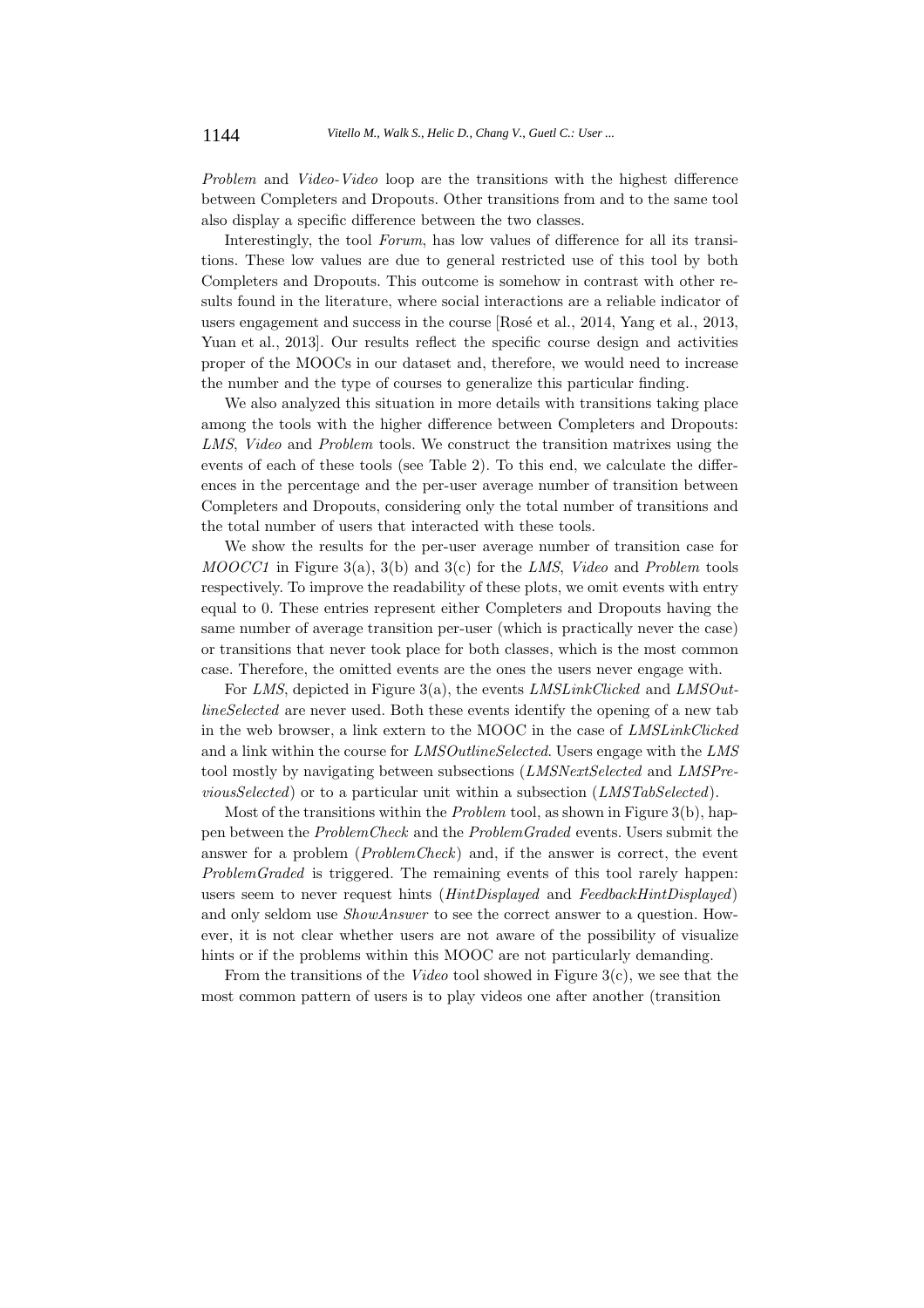

Figure 3: Per-user average transition heatmaps of LMS, Problem and Video.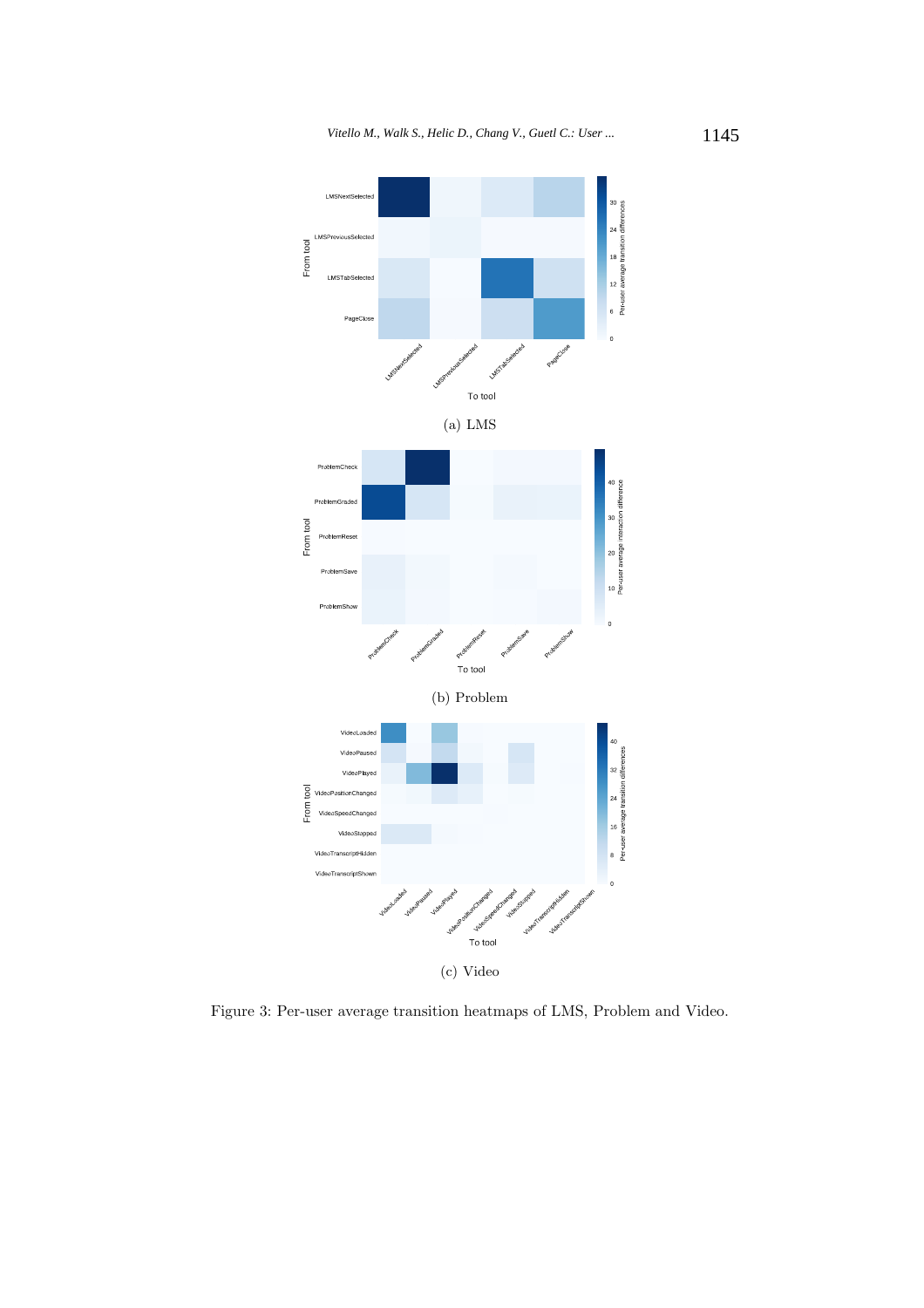*VideoPlayed-VideoPlayed*). The transition *VideoLoaded-VideoLoaded* is the second most common one, which takes places when multiple videos are available on a page and, therefore, are loaded one after another upon page loading. In general, users interact almost exclusively with a "Play-and-Pause" approach and only rarely engage with other events of the *Video* tool. Change of the language of the video (*VideoLanguageMenuShown* and *VideoLanguageMenuHidden*) are never triggered, but that is no surprise as the MOOCs was available only in English. *VideoCaptionShown* and *VideoCaptionHidden* are also never triggered, while *VideoTranscriptShown* and *VideoTranscriptHidden* are mostly paired in the same transition and rarely present in transition with any of the other events.

Overall, we conclude that there is a well-defined subset of tools that includes the majority of users interactions. Moreover, there are also clear patterns of navigation within this subset of tools that describe the way users engage in MOOCs. Furthermore, specific events of the tools are never triggered by either Completers nor Dropouts.

#### **4.3 Dropouts patterns**

We investigate in more details the dropouts class. As previously mentioned (see section 3.1) we had a first subgroup of dropouts who enrolled and then never further engaged with the MOOCs. We referred to this subgroup as *Inactive* in Table 1. The focus remains with the Dropouts, especially those that after enrolling interacted with the MOOC.

During the first phase of the MOOC, users can only access the course main page and enroll, but no further interactions are possible. Afterward, in the second phase, the course material is online, and users can actively interact. We analyze the distribution of interactions of the Dropouts during both phases and discover that there is a set of Dropouts that do not interact during the second phase. These users already abandon the MOOC before its official start. The remaining part of the Dropouts is also active in the second phase, and we refer to them as *Active Dropouts*. This latter group of users mostly interact with the *LMS*, *Problem* and *Video* tools as do the Completers. However, we find a subgroup of users that never interact with the *Problem* tools and only engaged with watching videos and navigating through the course material. We name this subgroup *Not Problem Attempter* in contrast to the remaining Dropouts that we call *Problem Attempter*. Figure 4(a) and 4(b) depict the distribution of interactions of the *Problem Attempter* (dashed blue lines), the *Not Problem Attempter* (dotted red lines) and the *Active Dropouts* (full green lines) for *MOOCC1* and *Re-Run1* respectively. Comparing our results with other literature's findings, we notice that our *Not Problem Attempter* shares some similarities with the *Auditing* group as described in [Kizilcec et al., 2013]. Notably, this later analysis identified groups of users employing a clustering approach on datasets from a different domain.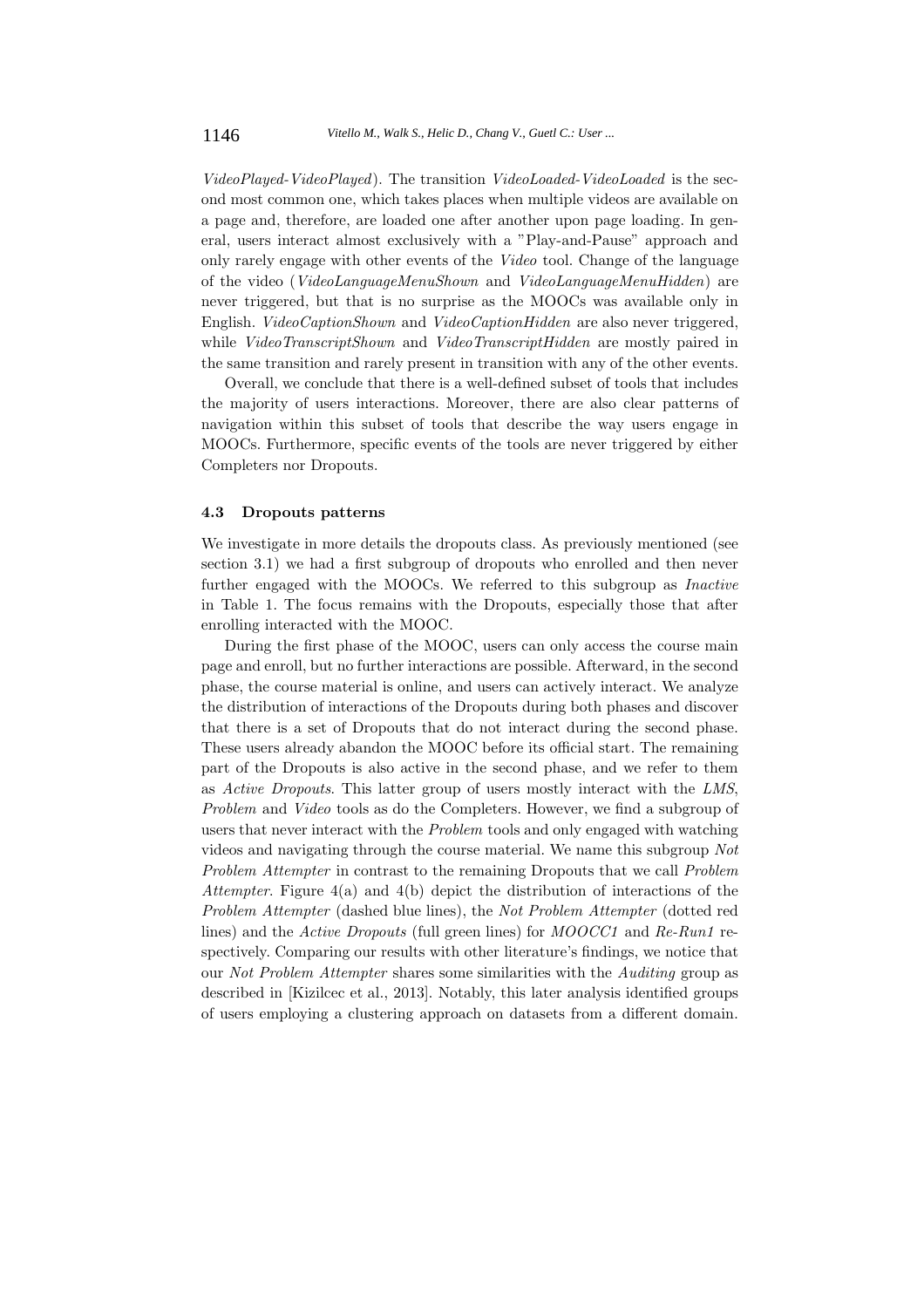

Figure 4: Distribution of interactions of Dropouts. Figure 4(a) refers to *MOOCC1* and Figure 4(b) to *Re-run1*. The *x*-axes report the duration of the MOOCs (second phase) in number of days, the *y*-axes specify the number of interactions. We plot the *Problem Attempter* as blue dashed lines, the *Not Problem Attempter* as dotted red lines and the sum of the two as *Active Dropouts* as full green lines.

As we were able to discover a similar class of users, there are certain interdomain similarities that are discoverable despite the particular approach adopted.

We can see a clear difference in the distributions of the two subgroups in both figures. In Figure  $4(a)$  we see a spike at day five in the distribution of the *Not Problem Attempter* of *MOOCC1*. We see a similar spike around the same date for the *Problem Attempter* also and we speculate a modification of the already uploaded course material or video as a possible explanation. For *Re-*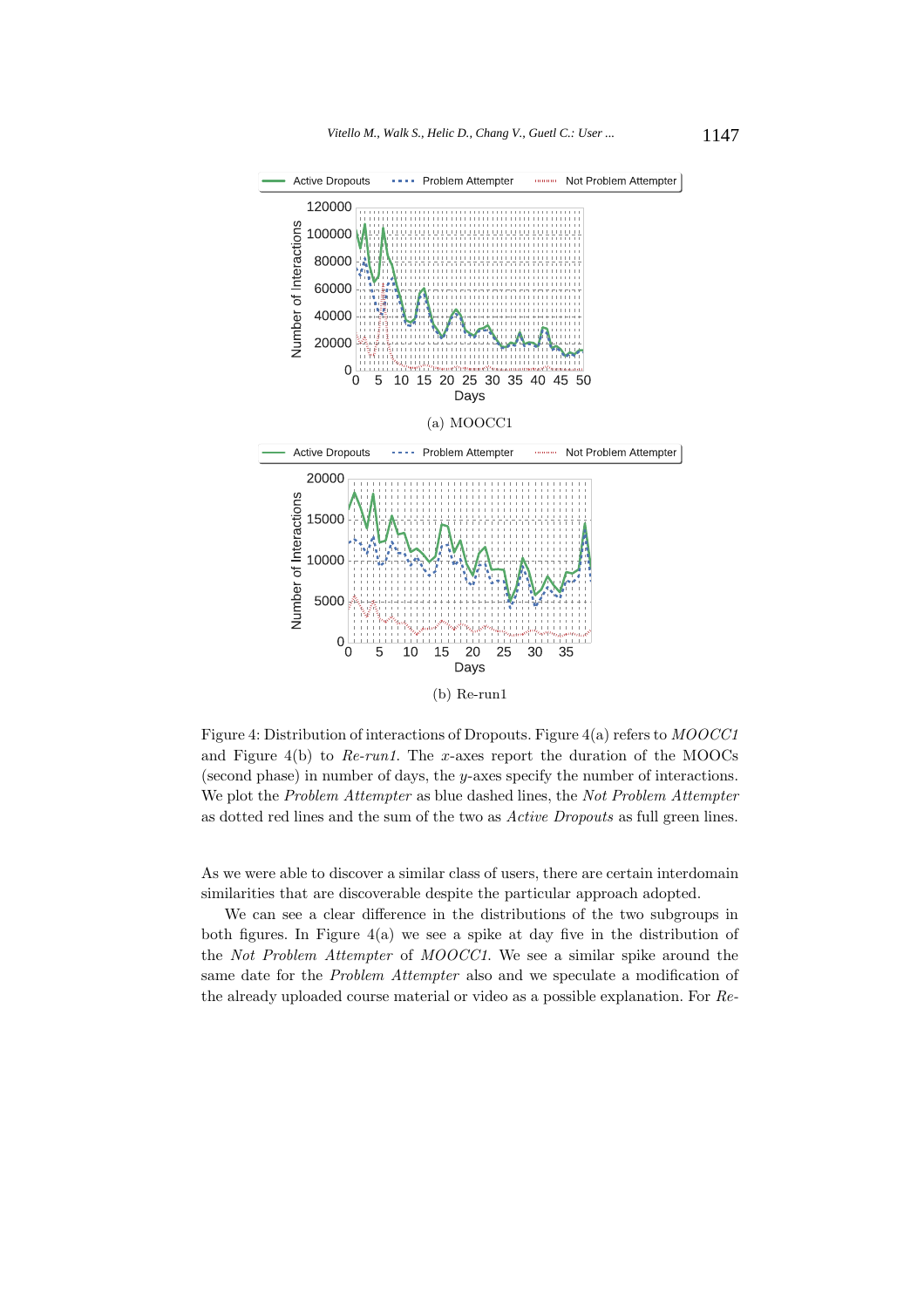*run1*, depicted in Figure 4(b), we notice a spike in the distribution of the *Problem Attempter* towards the final day of the course. This spike might reflect a final rush of the users to try to obtain a certificate before the end of the course. In fact, after the official end of the course, users can still interact with the MOOC, but they can't earn a certificate even upon completion of the course. The nonpresence of a final spike for *MOOCC1* in Figure 4(a) might be due to the longer duration of the course and a better organization of the learning by the users.

## **5 Conclusion & Future Work**

In this work, we experimented with dropout detection on a MOOC re-run, analyzed the pattern of interactions of the users and verified the existence of subgroups of Dropouts. Specifically, we posed two research questions.

(i) Can we predict dropouts at an early stage on the re-run of a MOOC using information from the first run of the same MOOC? Our results indicated that in the first week of users' interactions, the features we created from the available information strongly predicted is users will complete the re-run. Furthermore, we evaluated the importance of each of the features used for the classification task. We discovered that the frequency users check their progress and correctly solve problems within a short period after their first interacting with a MOOC, strongly correlate to users' probability of completing the MOOC. We also noted that users barely engage with specific tools and found that the benefits of social tools (*Forum*), appear to be related to the way MOOCs are organized (i.e., limited benefits for self-paced MOOCs) and on the efforts each course required.

(ii) Can we identify behavioral patterns that characterize the different group of users? Through transition matrixes, we discovered that most transitions are found as self-loop on the *LMS*, *Problem* and *Video* tools. We investigated each of these tools with finer granularity and verified that users interact with a precise subset of the events available. Moreover, we also noted that both classes of users never use certain components. Furthermore, we discovered groups of users among the Dropouts with similar characteristics. Specifically, we found out that certain users only interact during the first phase of MOOCs and we showed that among the Dropouts that engage after the start of the course a subgroup never attempts to solve problems and quizzes (*Problem* tool). Instead, this subgroup watches videos and mostly browse through the course material. These results can help to improve the structure and the way MOOC's content is offered.

Verification as to why interactions with the *Forum* do not influence the probability of users completing the MOOCs, is a planned future work. Our analysis excluded interactions of instructors and only focused on the users. Evaluating the impact of instructors reaching out to users through tools such as forum and discussion boards may help us to assess if improvement of completion rates can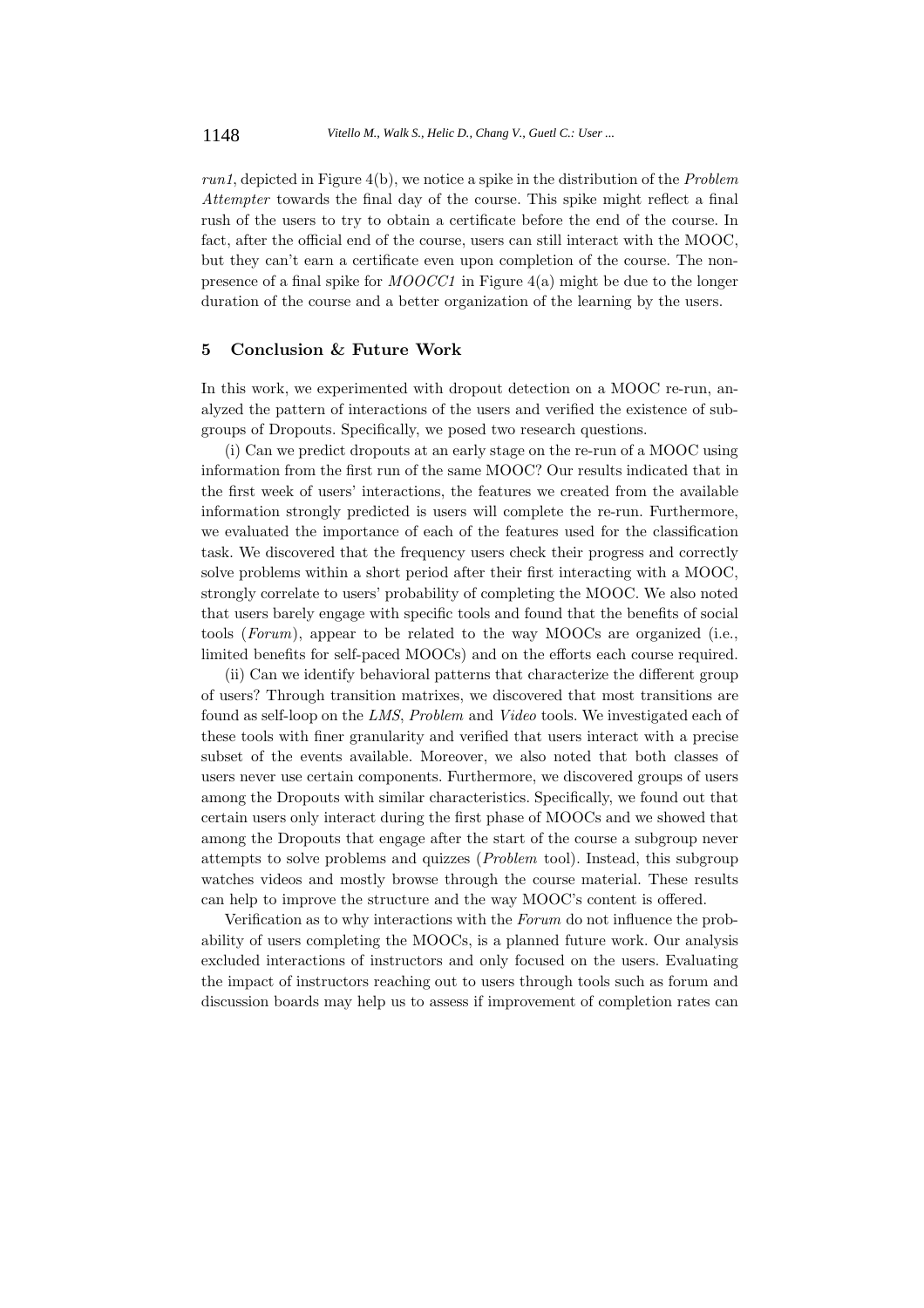also be achieved by using social engagement. We would also like to analyze how users engage with their peers, verify if different levels of engagement exist and check whether interactions among users improve their overall engagement and, thus, help to lower the dropout rate of MOOCs.

Analyses at tool level can represent a valuable next step. Abstracting from the particular event that took place, might help to differentiate more precisely the types of tools used and to confirm our current findings. Analogously to interaction and click-pattern mining approaches from other domains [Walk et al., 2017, Walk et al., 2015, Walk et al., 2014], we plan on identifying interaction types of users by clustering users of MOOCs according to their click- and interaction patterns to improve dropout detection. Besides, we also plan to explore further and detail the Dropouts concerning subgroups of users with similar behavior.

#### **Acknowledgments**

This work is in part supported by the Graz University of Technology, Curtin University, and the MOOC Maker Project (http://www.moocmaker.org/, Reference: 561533-EPP-1-2015-1-ES-EPPKA2-CBHE-JP).

#### **References**

- [Amnueypornsakul et al., 2014] Amnueypornsakul, B., Bhat, S., and Chinprutthiwong, P. (2014). Predicting attrition along the way: the uiuc model.
- [Asmussen, 2008] Asmussen, S. (2008). *Applied probability and queues*, volume 51. Springer Science & Business Media.
- [Balakrishnan and Coetzee, 2013] Balakrishnan, G. and Coetzee, D. (2013). Predicting student retention in massive open online courses using hidden markov models. *Electrical Engineering and Computer Sciences University of California at Berkeley*. [Bruff, 2013] Bruff, D. (2013). Lessons learned from vanderbilts first moocs.
- [Clow, 2013] Clow, D. (2013). Moocs and the funnel of participation. In *Proceedings*
- *of the Third International Conference on Learning Analytics and Knowledge*, pages 185–189. ACM.
- [Gagniuc, 2017] Gagniuc, P. A. (2017). *Markov Chains: From Theory to Implementation and Experimentation*. John Wiley & Sons.
- [Gelman et al., 2016] Gelman, B. U., Revelle, M., Domeniconi, C., Veeramachaneni, K., and Johri, A. (2016). Acting the same differently: A cross-course comparison of user behavior in moocs. In *EDM*, pages 376–381.
- [Guetl et al., 2014] Guetl, C., Chang, V., Hernández Rizzardini, R., and Morales, M. (2014). Must we be concerned with the massive drop-outs in mooc? an attrition analysis of open courses. In *Proceedings of the International Conference Interactive Collaborative Learning, ICL2014*.
- [Guo et al., 2008] Guo, X., Yin, Y., Dong, C., Yang, G., and Zhou, G. (2008). On the class imbalance problem. In *Natural Computation, 2008. ICNC'08. Fourth International Conference on*, volume 4, pages 192–201. IEEE.
- [Jordan, 2014] Jordan, K. (2014). Initial trends in enrolment and completion of massive open online courses. *The International Review of Research in Open and Distributed Learning*, 15(1).